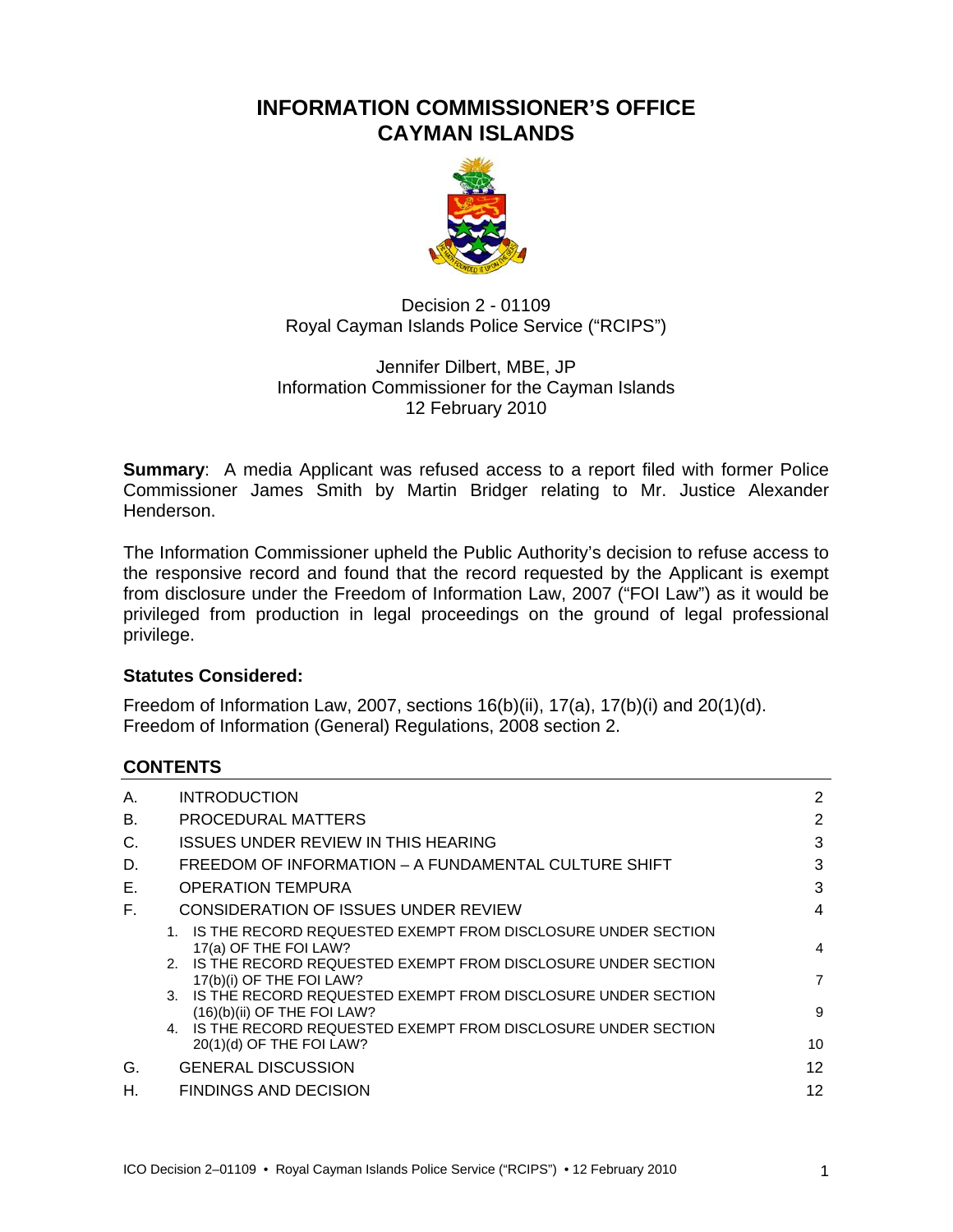### **A. INTRODUCTION**

On 23 April 2009 the Applicant requested the following record from the Royal Cayman Islands Police Service ("RCIPS"):

*A report filed by SIO Martin Bridger, title unknown, that was "submitted by the Senior Investigating Officer Martin Bridger in his quest to provide the country with clarity on this issue" relating to the Operation Tempura investigation and its arrest of Mr. Justice Alexander Henderson.* 

On 1 May 2009, the RCIPS wrote to the Applicant acknowledging the existence of the requested record but refused access under sections 16(b)(i) and 16(c) of the FOI Law. Section 16(b)(i) states that records relating to law enforcement are exempt from disclosure if their disclosure would, or could reasonably be expected to affect the conduct of an investigation or prosecution of a breach or possible breach of the Law. Section 16(c) states that records relating to law enforcement are exempt from disclosure if their disclosure would, or could reasonably be expected to disclose, or enable a person to ascertain, the existence or identity of a confidential source of information, in relation to law enforcement.

The Applicant filed an appeal of this decision to the Information Commissioner on 4 May 2009, stating his belief was that the report requested does not pertain to an on-going investigation and can no longer be withheld under Section 16(b)(i) of the FOI Law . With respect to Section 16(c), he stated that he was not seeking to reveal confidential sources of information and that any references to these could be redacted in the report presented.

As is the policy of the Information Commissioner's Office ("ICO"), the matter was diverted to mediation to determine whether it could be informally resolved. While the mediation process resulted in identifying the specific documents in dispute, the matter could not be resolved through mediation, and a Notice of Hearing was issued on 2 November 2009.

#### **B. PROCEDURAL MATTERS**

During the mediation process, the Public Authority put forward sections of the FOI Law on which it was relying to deny access to the record requested as set out above. However, in its submission for this Hearing the RCIPS abandons reliance on some of the sections originally cited and submits that the record requested by the Applicant is exempt from disclosure by virtue of sections 16(b)(ii), 17(a), 17(b)(i) or in the alternative section 20(1)(d) of the FOI Law.

From the Fact Report submitted to me as well as in the Notice of Hearing, to which there was no objection by either party, it has been accepted by both the Public Authority and the Applicant that the record in dispute is "a report written by Martin Bridger on 14 April 2009 related to the Operation Tempura investigation and the arrest of Grand Court Justice Alexander Henderson". This is different from the wording of the original request as set out above.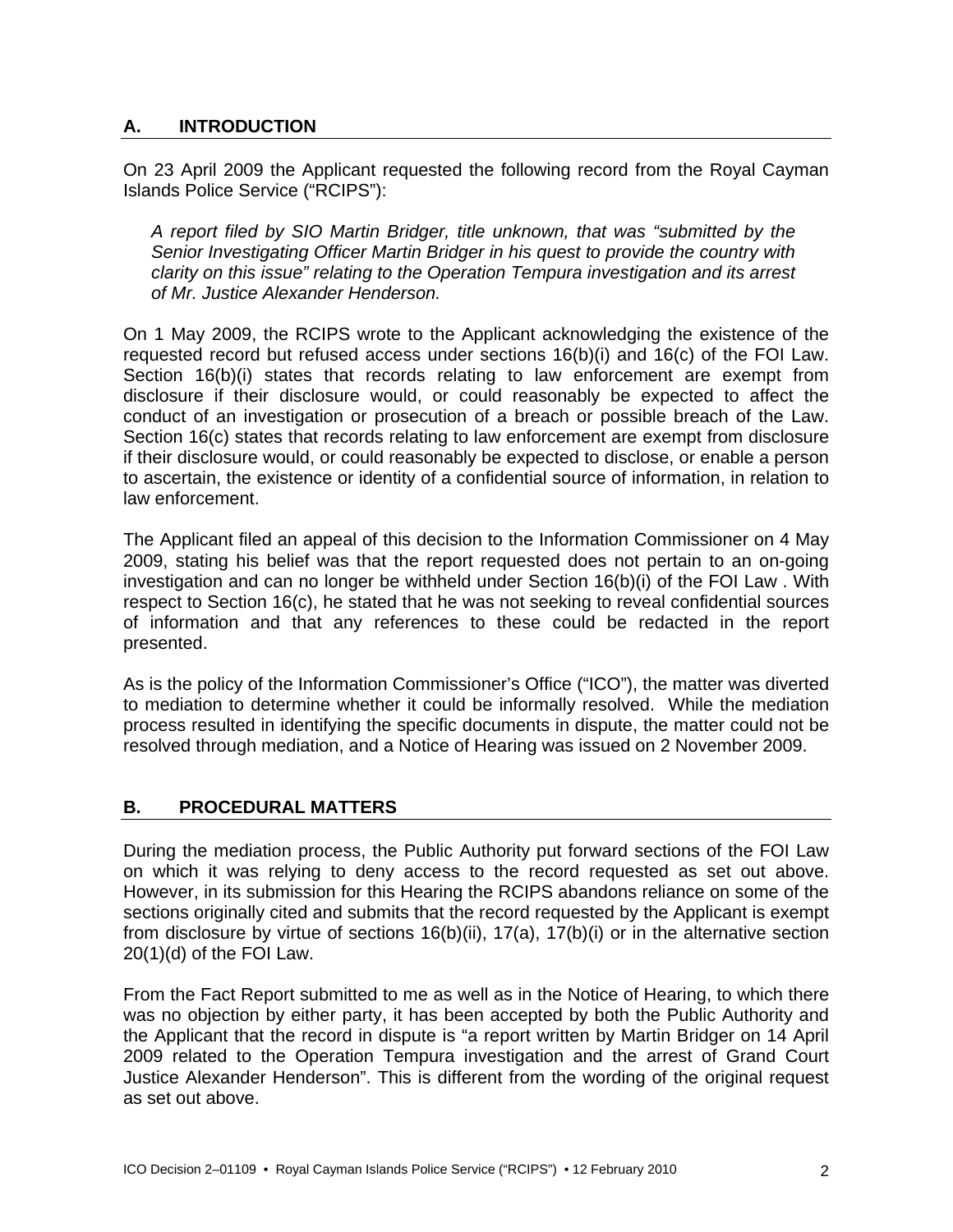### **C. ISSUES UNDER REVIEW IN THIS HEARING**

The issues to be decided in this hearing are:

- 1. Is the record requested exempt from disclosure under section 17(a) of the FOI Law?
- 2. Is the record requested exempt from disclosure under section 17(b)(i) of the FOI Law?
- 3. Is the record requested exempt from disclosure under section 16(b)(ii) of the FOI Law?
- 4. Is the record requested exempt from disclosure under section 20(1)(d) of the FOI Law?

#### **D. FREEDOM OF INFORMATION – A FUNDAMENTAL CULTURE SHIFT**

As this is only the second decision I have issued under the Cayman Islands' FOI Law, a repeat of the brief discussion presented in my first decision about the purpose and processes under the Law is warranted. The FOI Law came into force in January 2009. Section 4 sets out the objects of the Law:

 …to reinforce and give further effect to certain fundamental principles underlying constitutional democracy, namely-

- (a) governmental accountability;
- (b) transparency; and
- (c) public participation in national decision making.

The FOI Law does so by replacing the discretion of Government to decide when, what and to whom it will disclose information with a uniform set of rules that all public authorities must respect and abide by when making disclosure decisions. The rules in the FOI Law allow public authorities to balance the public's general right of access against the need, in limited and necessary circumstances, to keep information confidential in the public interest.

The FOI Law represents a fundamental shift in the operations of Government to an environment where routine disclosure of information is commonplace, and the public's right to information is denied only when there are objective reasons and legal authority for doing so. Under the FOI Law, the onus for justifying a refusal to provide access rests solely with the public authority that withheld the requested information.

#### **E. OPERATION TEMPURA**

Operation Tempura is the name given to the investigation into various allegations concerning the RCIPS, which commenced in 2007. The investigation has been complex and far reaching and of great interest to the public in general, generating much press coverage and discussion.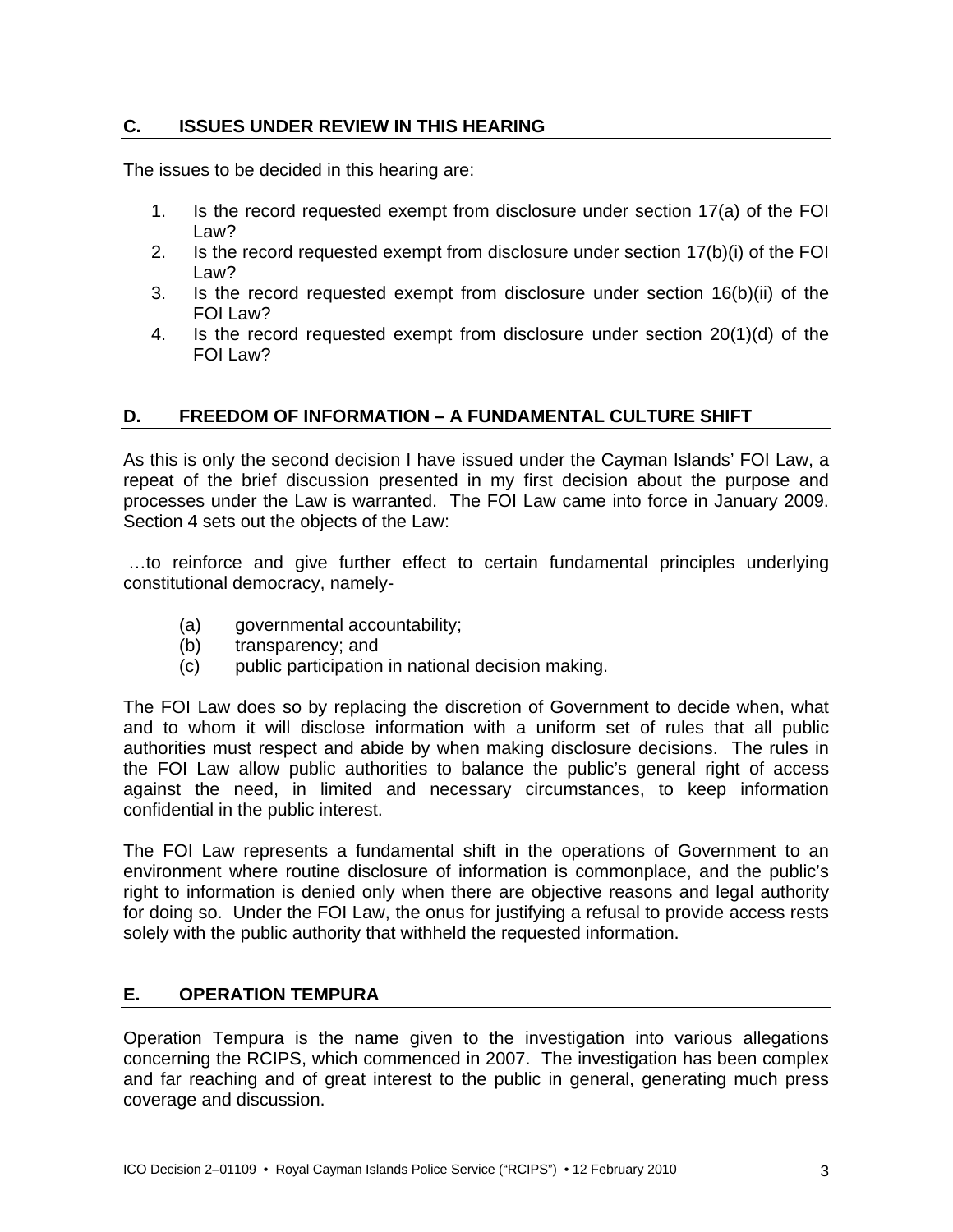# **F. CONSIDERATION OF ISSUES UNDER REVIEW**

# **1. IS THE RECORD REQUESTED EXEMPT FROM DISCLOSURE UNDER SECTION 17(a) OF THE FOI LAW?**

The RCIPS has relied firstly on section 17(a) of the FOI Law to withhold the requested document. That section states that an official record is exempt from disclosure if it would be privileged from production in legal proceedings on the grounds of legal professional privilege. It should be noted that any exemption falling within section 17 of the FOI Law is not subject to the public interest test, and the Information Commissioner cannot order that records subject to this exemption be released in the public interest.

### **1(a) The position of the RCIPS**

In its submission, RCIPS argues that the report prepared by the then Senior Investigator Martin Bridger was in response to Crown Counsel's request for further instructions, and that the report represents confidential communication between a client and his lawyer, to which legal professional privilege is attached.

They further purport that the record requested was a response to counsel's memorandum for further instructions on a matter in which litigation was being contemplated, and is also a request for legal advice. The RCIPS submits that legal professional privilege is attached both within the context of litigation privilege and legal advice privilege.

The RCIPS also contends that the sole purpose (and not just the dominant purpose) of the preparation of the report was to enable counsel as legal advisor to the RCIPS to conduct or provide advice regarding contemplated litigation. It states that the entire report was made confidentially for the purpose of seeking legal advice.

The RCIPS goes on to argue that although the report was forwarded to third parties by the Senior Investigator, the client's right to claim legal professional privilege has not been waived, because the Senior Investigator lacks the authority to waive the client's (RCIPS) privilege. It is also contended that the third parties to whom the report was copied were senior pubic officers who were indirectly connected to Operation Tempura, and shared a common interest with the client. In addition, the report was labelled confidential and was forwarded to third parties with the expectation that it would remain confidential.

The RCIPS therefore submits that the appeal filed by the Applicant should be set aside as the report is protected by legal professional privilege and is exempt from disclosure by virtue of section 17(a) of the FOI Law.

#### **1(b) The Applicant's position**

The Applicant has not argued, nor is it necessary for him to do so, the "legal niceties" of legal professional privilege. However the Applicant asserts that legal professional privilege may have been waived. He states that the RCIPS's statement that "the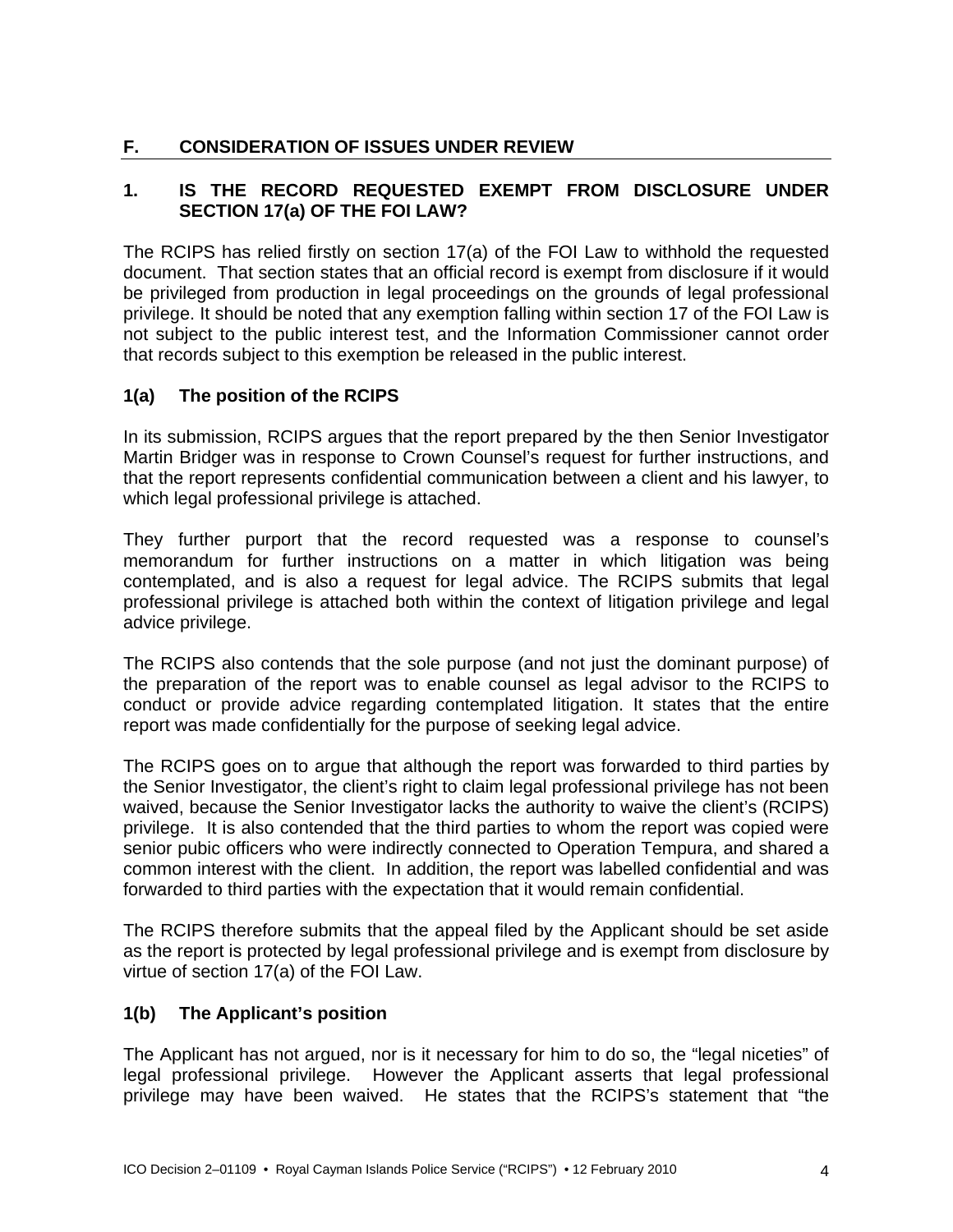expectation that (the report) would remain confidential and was done for the limited purpose of keeping informed other parties who had a common interest in the subject matter" is incorrect.

According to the Applicant, the existence of the report was made known to newspapers in Cayman via a letter from an individual in Jamaica, who discussed generally the content of the report. He contends that this individual could only have obtained information about the report through Mr. Bridger or the other individuals who had access to the report. He further claims that the creator of the report should not be able to discuss it directly or indirectly with the press, and then claim legal professional privilege.

The Applicant also questions RCIPS's claim that "the report requested was prepared by a Senior Investigator to Operation Tempura but belongs to the client, the RCIPS". He argues that Mr. Bridger was a special constable of the RCIPS at the time, and over the course of the investigation released a good deal of information regarding it. To claim that he did not have "instructions from the head of the RCIPS" to release information is nonsense as Mr Bridger was the RCIPS's representative in charge of Operation Tempura.

The Applicant therefore requests the Commissioner to disregard all arguments regarding legal professional privilege.

#### **1(c) Discussion and finding - Is the record requested exempt from disclosure under section 17(a) of the FOI Law?**

Legal professional privilege is divided into two streams: legal advice privilege and litigation privilege.

Legal advice privilege

Legal advice privilege "serves to promote full and frank communications between solicitor and client, thereby facilitating effective legal advice, personal autonomy (the individual's ability to control access to personal information and retain confidences), access to justice and the efficacy of the adversarial system".<sup>1</sup>

In common law<sup>2</sup>, in order for legal advice privilege to attach to all or part of a document, four things must exist:

- *(i) there must be a communication, whether oral or written:*
- *(ii) the communication must be of a confidential character;*
- *(iii) the communication must be between a client (or his agent) and a legal advisor; and*
- *(iv) the communication must be directly related to the seeking, formulating, or giving of legal advice.*

In this case, condition (i) is met as the responsive record has been identified.

l

 $^1$  College of Physicians and Surgeons v BC Information Commissioner 2002 BCCA 665 at paras. 22-4

 $2^{2}$  B. v. Canada, [1995] 5 W.W.R. 374 (B.C.S.C.)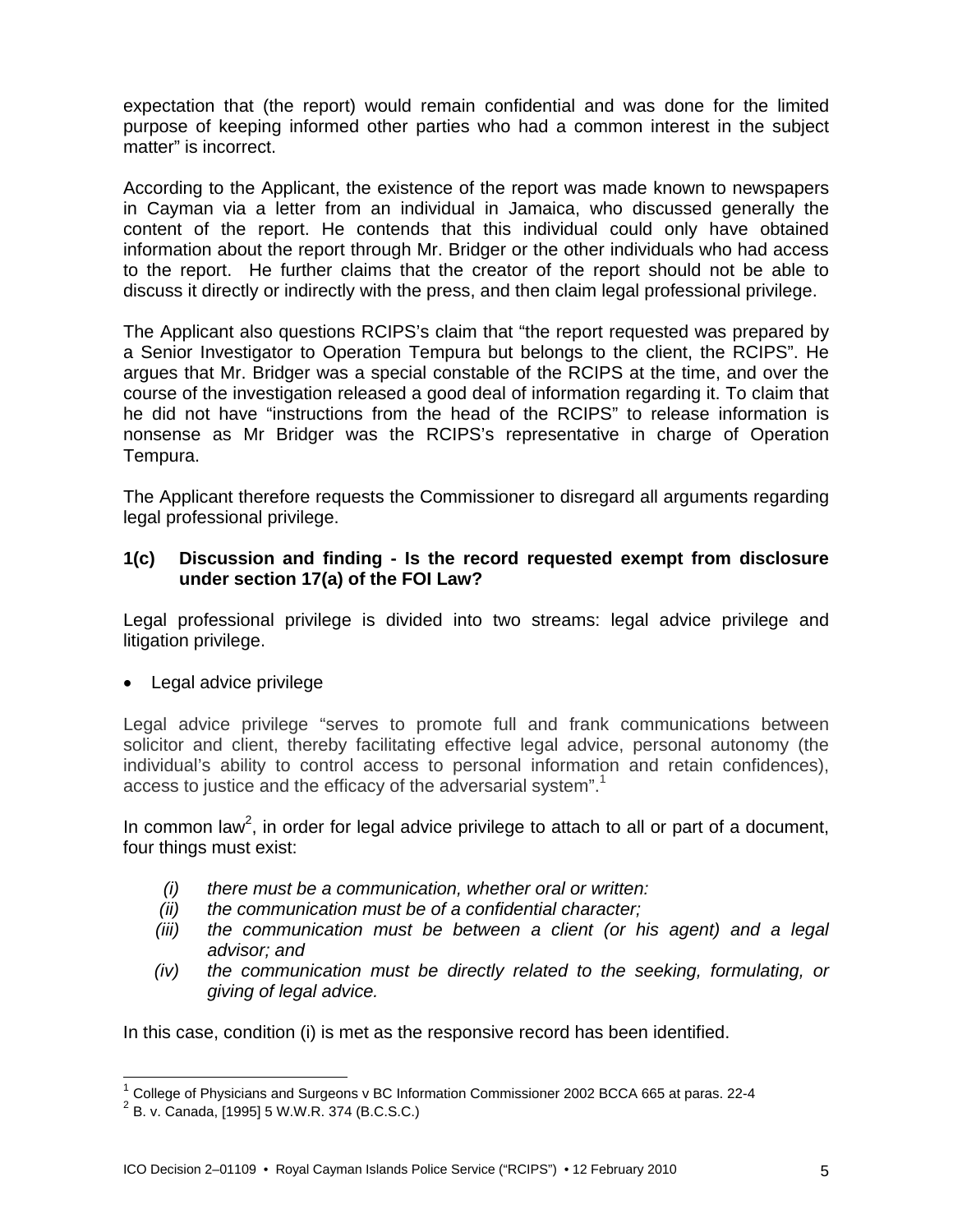With respect to (ii), having seen the report in its entirety, I am confident that the document was meant to be confidential not only because each page of the body of the report was marked – "confidential", but it was also copied to a limited number of people who had a vested interest in the maintenance of its confidentiality. The investigative and procedural nature of its contents, also indicate to me that it was not intended to be a public document.

In this case it is clear that the RCIPS sought advice of a legal nature from the Cayman Islands Government Legal Department who advise and represent the public authorities of the country. This is evident in the memorandum from the Legal Department in which further details on Operation Tempura were requested so that it could better advise the RCIPS on how to proceed. Based on this evidence of a client-solicitor relationship, I am satisfied that the report was a communication between a client and its legal advisor which satisfies point (iii) of the solicitor-client privilege test set out above.

With respect to (iv), I am in receipt of a memorandum to the Acting Commissioner of Police James Smith from the Legal Department requesting further information to enable the Legal Department to prepare for litigation. This memorandum references previous correspondence which I have not seen, but I am confident that this previous correspondence represented the seeking of legal advice by the RCIPS. I therefore find that condition (iv) also applies to the document.

**From the documents received from the RCIPS I am satisfied that the record requested was prepared to enable legal advice to be given, and as such represents confidential communication between the RCIPS and their legal representative. Legal advice privilege can therefore be claimed.** 

• Litigation Privilege

l

The second branch of legal professional privilege is litigation privilege, which arises when litigation is a reasonable prospect or in progress. For this privilege to apply, the records must have been created for the dominant purpose of preparing for, advising on, or conducting litigation that is either underway, or is a reasonable prospect at the time the records were created. Litigation privilege is geared towards ensuring counsel a "zone of confidentiality" and protecting the lawyer's brief from being "poached" by the adversary.

It is worth noting that "unlike legal professional privilege, litigation privilege does not last indefinitely. It ends with the litigation for which the reports or other communications were prepared subject to any undertaking of confidentiality"3.

While I have not been provided with concrete evidence that matters discussed in the report were before the court at the time of the request for the document, this fact is referred to both by the RCIPS and the Applicant in their submissions, and I believe that it is also in the public domain. I will therefore accept that such litigation is in progress.

 $^3$  Sopinka, Lederman and Bryan, The Law of Evidence in Canada, Toronto, Butterworths, 1992 p. 660.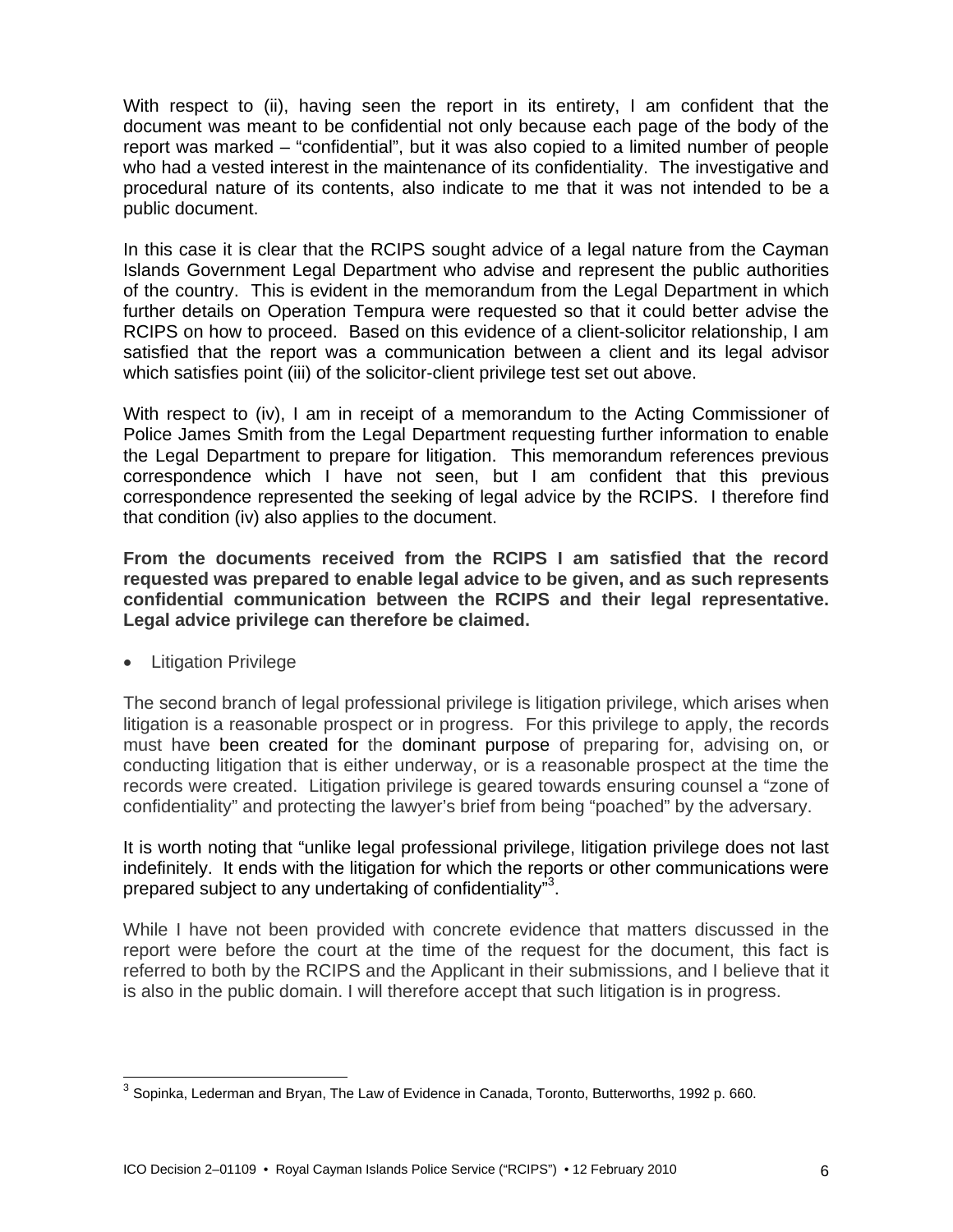**I find that litigation privilege also applies and has not come to an end, as the dominant purpose for which the document was created was to prepare for litigation being contemplated, and this litigation is still in progress.** 

With respect to whether or not legal professional privilege has been waived, I note that privilege can be waived in the following circumstances:

- *Express waiver* the client must have the clear intention of waiving privilege and does so
- *Implied waiver* an objective consideration of the client's conduct demonstrates an intention to waive

A public authority may have disclosed the substance of the legal advice, for example, to the press, and may have waived privilege in doing so. Similarly, if a public authority has disclosed privileged advice to a person adverse to their interests, privilege would likely be waived.

In this case, there is no substantial evidence to support either an express or implied waiver of privilege. At the same time, I do not support the RCIPS' argument that the Senior Investigator lacked the authority to waive the client's privilege. I find no evidence that privilege had been waived in this case.

### **I uphold the decision of the RCIPS and find that the record is exempt from disclosure under section 17(a) of the Freedom of Information Law, 2007.**

Despite the above ruling, it is helpful to outline the arguments and my findings in respect to the other exemptions under the FOI Law submitted by the RCIPS as grounds to withhold the requested record and the Applicant's responses to those grounds.

### **2. IS THE RECORD REQUESTED EXEMPT FROM DISCLOSURE UNDER SECTION 17(b)(i) OF THE FOI LAW?**

Section 17(b)(i) states that an official record is exempt from disclosure if the disclosure thereof would constitute an actionable breach of confidence.

#### **2(a) The position of the RCIPS**

The RCIPS contends that the report prepared by the Senior Investigator in response to counsel's request was confidential in nature, being one prepared within the context of an attorney-client relationship. They further contend that the report was communicated in circumstances importing an obligation of confidence, as the report was labelled "confidential" and given to the parties in circumstances where litigation was being contemplated. Finally, they submit that detriment to the RCIPS would arise if the document is disclosed, in that such disclosure would adversely affect its ability to effectively carry out its functions.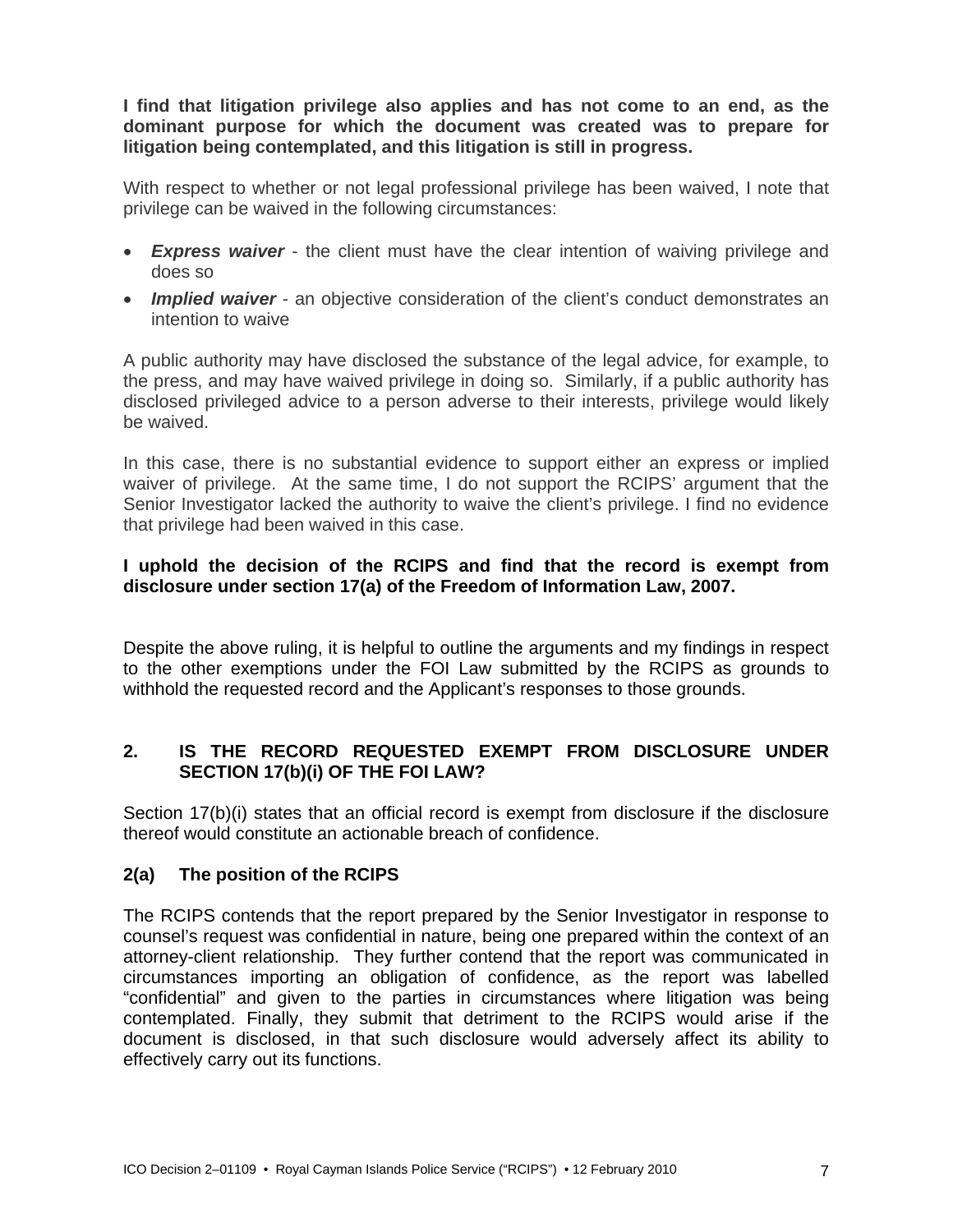The RCIPS therefore submits that the report should be exempt from disclosure as its disclosure would constitute an actionable breach of confidence.

### **2(b) The position of the Applicant**

The Applicant does not argue, nor is it necessary for him to do so, the finer points of law as set out by the RCIPS. This in no way weakens his case, as it must be borne in mind that the FOI Law states under section 43(2) that in any appeal, the burden of proof shall be on the public authority to show that it acted in accordance with its obligations under the Law. In addition, along with the mediation procedure put in place, and the manner in which Hearings are conducted, the Information Commissioner's Office is determined to make the appeals process as "user friendly" and accessible to all parties as possible.

The Applicant argues that the RCIPS discussed the existence and contents of the report with third parties, and that some of that information ended up in the hands of the press. He thus questions the confidential nature of the report. He asserts that "the people who created the report cannot blab about it to the press, directly or indirectly, and then turn around and claim legal professional privilege and the like". He also refers to a newspaper article in which the author states that he is "aware of the report that has recently been submitted by the Senior Investigating Officer Martin Bridger in his quest to provide the country with clarity on this issue".

Finally, the Applicant feels that disclosure of information, would not be to the detriment of the RCIPS, but would instead serve to restore crucial confidence in the RCIPS.

#### **2(c) Discussion – Is the record requested exempt from disclosure under section 17(b)(i) of the FOI Law?**

In order for a case of breach of confidence to succeed (in the event of no contract), three elements are normally required $4$ :

- *(i) the document must have the necessary quality of confidence about it.*
- *(ii) the information must have been imparted in circumstances importing an obligation of confidence; and*
- *(iii) there must be an unauthorized use of that information to the detriment of the party communicating it.*

However, even if these three criteria are met, there is still a public interest defence to the disclosure of the document.

First, I have already discussed the quality of confidence of the report. Secondly, although the report was copied to a limited number of parties, I am satisfied that the necessary obligation of confidence existed. Thirdly, it is the case that the document commented on many aspects of the Operation Tempura investigation, and was not focussed on just one particular area. The report, although prepared in response to one issue, was far reaching in nature and scope, in order to give the recipients further insight into what is a very complex matter involving many individuals and issues.

l

<sup>4</sup> Coco v. A. N. Clark (Engineers) Ltd [1969] RPC 41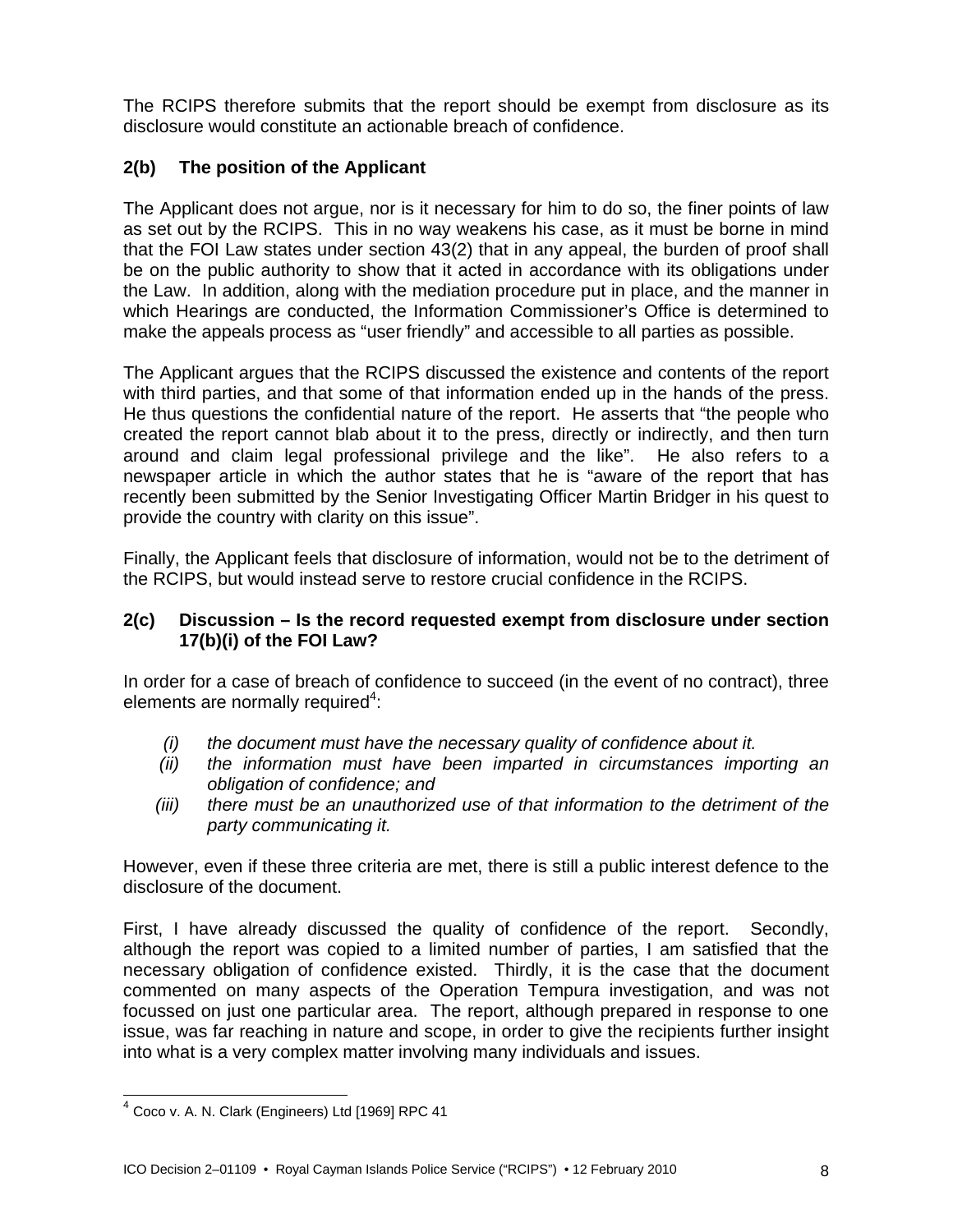I find that the release of some of the content of the report would not be of detriment to the RCIPS' ability to effectively carry out its functions. I cannot agree therefore that the entire document could be withheld under section 17(b)(ii).

With respect to the public interest defence, it could be argued that a part or parts of the document could be released, with a view to providing the public with information as to whether justice is being served in this important investigation.

Therefore, had the RCIPS been relying solely on the grounds that disclosure of the document would constitute an actionable breach of confidence, I would have ordered that a part or parts of the document were not exempt and must be released**.** 

# **3. IS THE RECORD REQUESTED EXEMPT FROM DISCLOSURE UNDER SECTION (16)(b)(ii) OF THE FOI LAW?**

Records relating to law enforcement are exempt from disclosure if their disclosure would, or could reasonably be expected to affect the trial of any person or the adjudication of a particular case.

# **3(a) The position of the RCIPS**

The RCIPS argues that the adjudication of a case is still pending before the court, and that the content of the report, if disclosed, would or could reasonably be expected to affect the adjudication of the matter. They suggest that they do not have to prove that disclosure will necessarily affect the trial, but only that its disclosure would or could reasonably be expected to affect it. The RCIPS also argues that section 16(b)(ii) applies whether the trial would be negatively or positively affected.

### **3(b) The position of the Applicant**

The Applicant contends that Operation Tempura is no longer an on-going criminal investigation, and all of the matters brought to trial following its investigations have been disposed of. The Applicant states that "the principal subject of Mr Bridger's report, Grand Court Judge Justice Alexander Henderson, has already had his matter adjudicated". The Applicant believes that references to any other matter could be redacted from the document and the remainder of the information released.

### **3(c) Discussion - Is the record requested exempt from disclosure under section 16(b)(ii) of the FOI Law?**

The threshold in this section is low, calling for the release of information to "affect" the trial or adjudication. The question is, how would disclosure affect a trial or adjudication? If the records relate to the person on trial and would have a positive effect on that person's defence, is that somehow "affecting" the ability of the crown to garner a conviction? The key question is whose interests are "affected" by the disclosure, and how? The new Cayman Islands Constitution (Section 7 of the Bill of Rights – Freedoms and Responsibilities) sets out the rights that everyone has with respect to receiving a fair and public hearing by an independent and impartial court within a reasonable time. The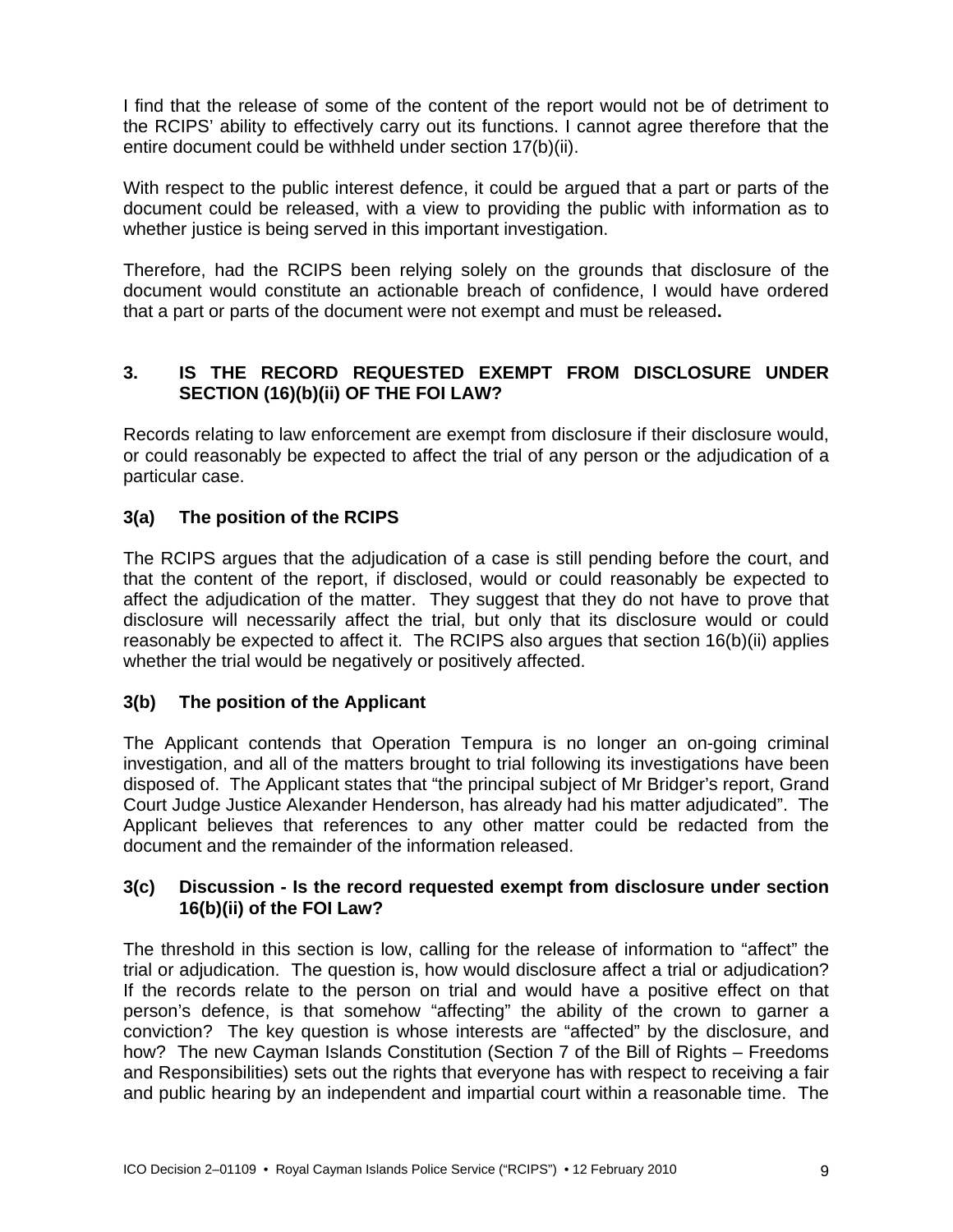standards include the right to be presumed innocent, be informed of the nature and cause of an accusation and to examine witnesses. Would disclosure infringe on any of these rights?

I do not agree with the RCIPS's statement that section 16(b)(ii) applies whether the case would be negatively or positively affected by disclosure. I believe the intent of this section is to preserve the impartiality and fairness of judicial and quasi-judicial processes, rather than to tip the scales in favour of one side or the other.

I would therefore argue that the entire document would not be exempt under section 16(b)(ii). Again, had I not found that the document was protected by privilege, I would have ordered that a part or parts of it be released.

### **4. IS THE RECORD REQUESTED EXEMPT FROM DISCLOSURE UNDER SECTION 20(1)(d) OF THE FOI LAW?**

This section states that a record is exempt from disclosure if its disclosure would otherwise prejudice, or would be likely to prejudice, the effective conduct of public affairs. This exemption is subject to the public interest test.

### **4(a) The position of the RCIPS**

Against the background of this exemption being considered if no other exemptions were seen to apply, the RCIPS accepts that there would need to be a "real and significant risk of prejudice" to the effective conduct of its business should the document be released. They submit that in this case, this risk does exist.

They also contend that disclosure of the document would erode the public's confidence in the RCIPS.

Finally the RCIPS submit that disclosure of this report would "limit the openness with which advice would be sought and given. It would prejudice the flow of free and frank advice not just between officers and counsel but also as between officers. Members of the RCIPS may become timid, overly cautious, guarded and reserved in seeking advice regarding investigations and subsequent prosecution of criminal conduct if documents connected to the investigation and prosecution of such conducts are disclosed under the FOI Law … [and] would prejudice the ability of the RCIPS to offer an effective service".

Given that any exemption under Section 20(1)(d) is subject to the public interest test, the RCIPS goes on to argue that factors in favour of maintaining this exemption are not outweighed by the public interest factors in favour of disclosure.

#### **4(b) The Applicant's Position**

The Applicant refutes the position that disclosure would erode the public's confidence in the RCIPS. He states that "…an explanation might, in fact, go a long way toward restoring crucial public confidence in the police. Failure to disclose such information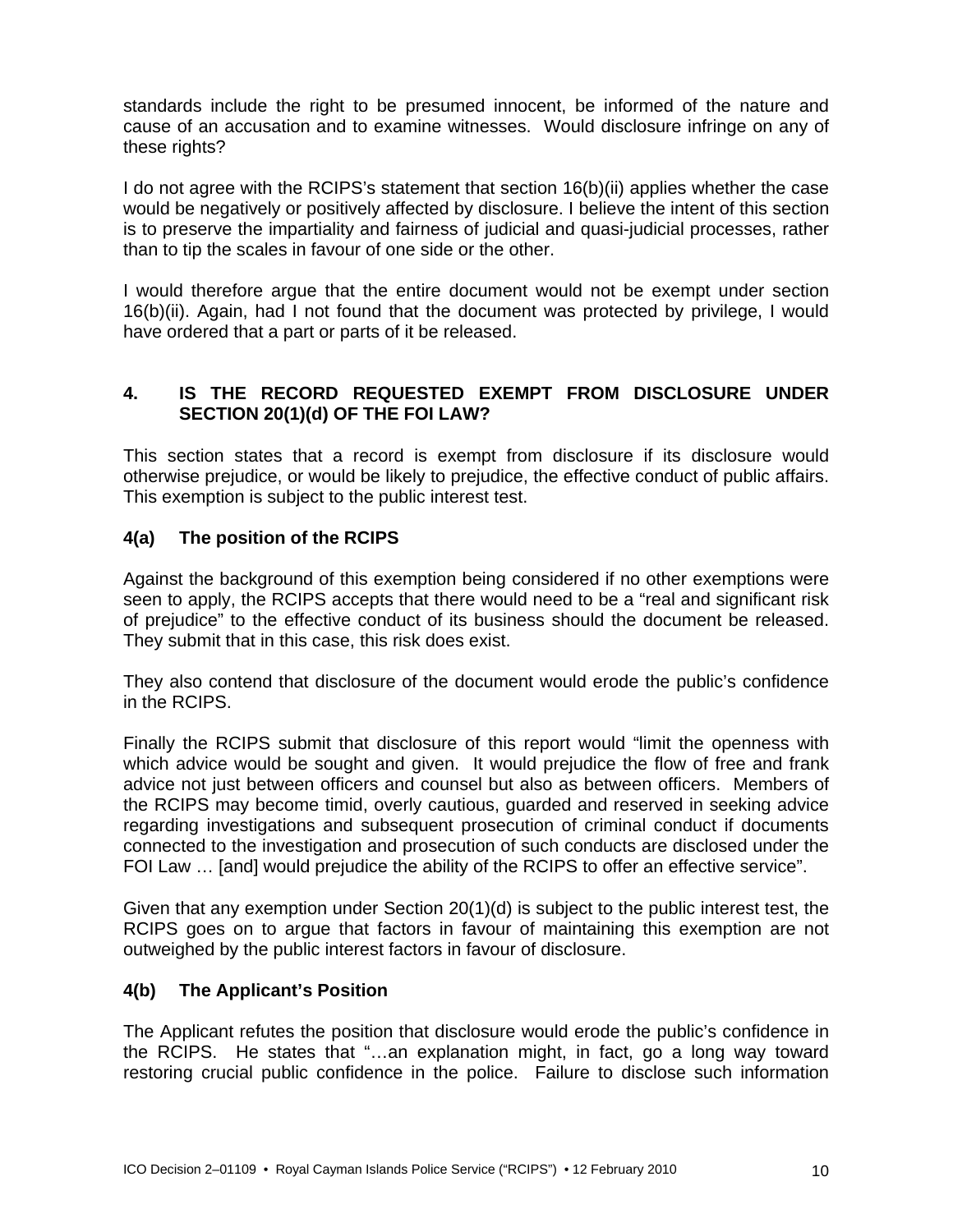would more likely, in our view, needlessly add to the perception of a veil of secrecy which in the past and even today continues to erode public confidence in police operations".

With respect to police being timid or overly cautious as submitted, the Applicant states that "members of the RCIPS were neither timid, nor overly cautious when speaking about the existence and contents of this report to a 'third-party' representative; information that partially ended up in the hands of the press".

He contends that all of the reasons the respondents have stated for disclosure not being in the public interest under Section 20(1)(d) of the FOI Law are not applicable, since they appear to be making reference to criminal investigations that no longer exist and "confidential" reports that have already been discussed in the public forum.

Finally, the Applicant submits that if this exemption is allowed to prevent the release of any government document, the entire FOI process should be abandoned and the Law stricken from the books. Any media report about virtually any topic could be argued to "prejudice the conduct of public affairs".

#### **4(c) Discussion - Is the record requested exempt from disclosure under section 20(1)(d) of the FOI Law?**

The harms-based test in this section - "prejudice" - is steep. In order for this section to apply to the record, its disclosure must injure or damage a public authority's ability to conduct its business. This section should not be confused with section 20(1)(b) which relates to free and frank discussion and where the harms test is much lower  $-$  i.e. "inhibit" - the free and frank exchange of views.

The report being withheld in this instance is a detailed, comprehensive and complex one. It encompasses many facets of the Operation Tempura investigation and contains information concerning matters outside the scope of this particular FOI request.

I find that in this case, disclosure of the responsive record in its entirety would prejudice, or would be likely to prejudice, the effective conduct of public affairs. If the RCIPS and its legal advisers had to be concerned at every step of their proceedings or investigations, that the information they hold would be disclosed under the FOI Law, then this would injure or damage its ability to conduct its business. However, it is also the case that the FOI Law provides adequate exemptions to protect the necessary and specific documents. In this instance, the document in question has also been protected by other sections of the Law, and I agree generally with the Applicant that if exemption under section 20(1)(d) is applied too widely, it could undermine the purposes of the FOI Law.

However, this exemption is subject to the public interest test. While the RCIPS weighs the factors for and against disclosure in the public interest, it must be noted that the Freedom of Information (General) Regulations, 2008 in the Cayman Islands clearly defines public interest and it is not a weight-based test.

In this case, if and when possible, disclosure of parts of this report would be in the public interest, especially as the Operation Tempura investigation relates to allegations of significant public misconduct.